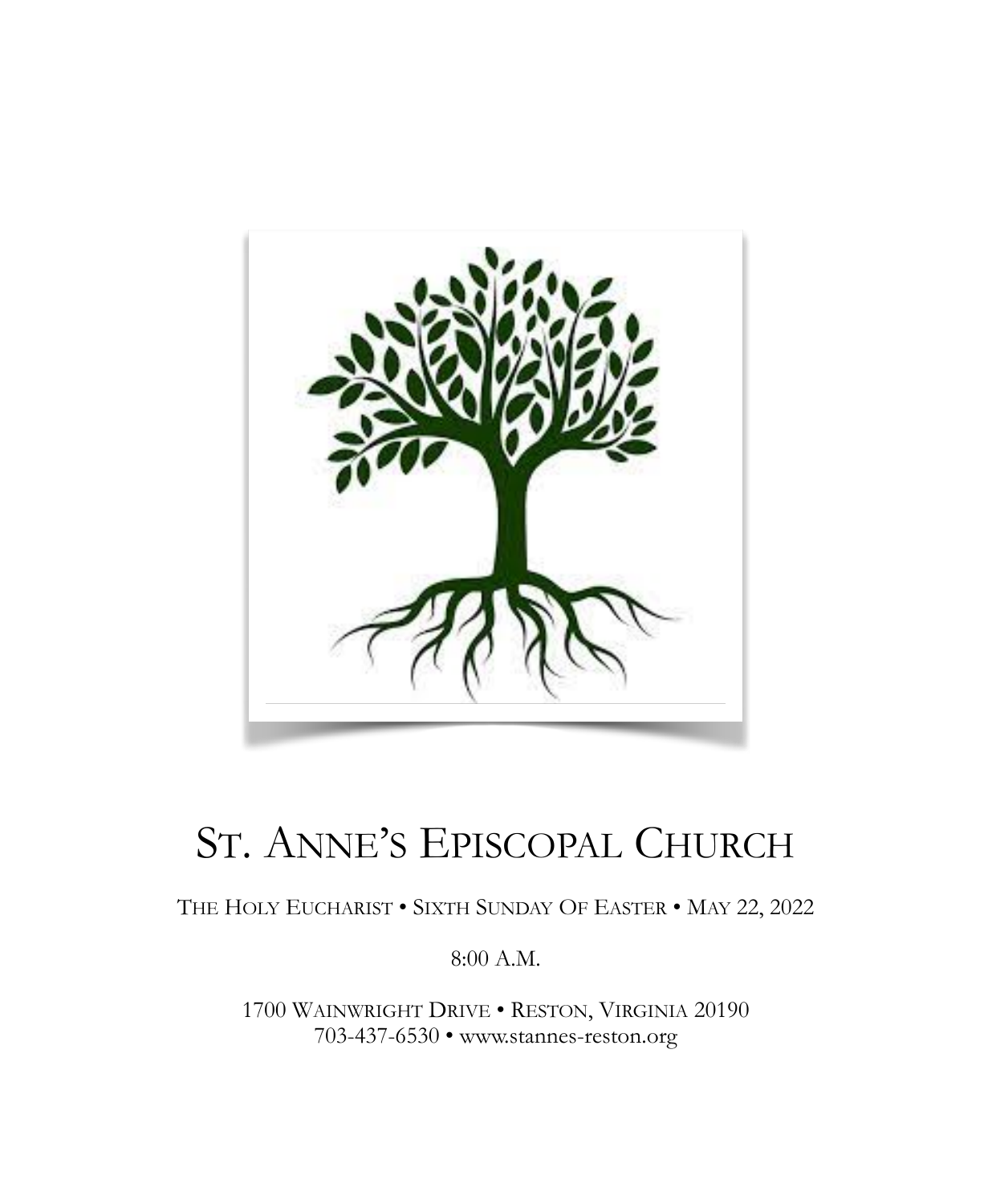# ST. ANNE'S EPISCOPAL CHURCH

MAY 22, 2022 • EASTER 6 • YEAR C

THE MINISTERS OF ST. ANNE'S EPISCOPAL CHURCH ARE THE PEOPLE OF THIS PARISH supported by The Rev. Jessica T. Holthus, *Rector* The Rev. H. Vance Johnson, *Assisting Priest* The Rev. Dr. Anne Fredericks Cooper, *Assisting Priest* The Rev. Winston W. Welty*, Assisting Priest* Annie Wilkinson, *Finance Manager* Angie Gray, *Office Administrator* D. J. Gunning, *Supply Organist*

# *Celebrations & Thanksgivings • May 22-28*

## *Birthdays*

Sidney Hurlburt, Jason Angerosa, Karla Cook, Madeleine Freeman, Seth Goloci, Emily Besuden, Jeremy Downs, Madeleine Holcomb, Frannie Dove, JoAnne Henck, Gary Voegele, David Ward

### *Anniversaries*

Nancy Stutsman & Pam Russ, Robert & Stacy Kalbach, Chudi & Chinwe Okafo, Tom & Judy Skirbunt, Bill Burton & Laurel Wanrow

*Flowers* are given to the glory of God and in memory of Ross Bruce 'Trey' Cheairs, nephew, and in loving memory of parents and grandparents by Ann & Gerald Chapman.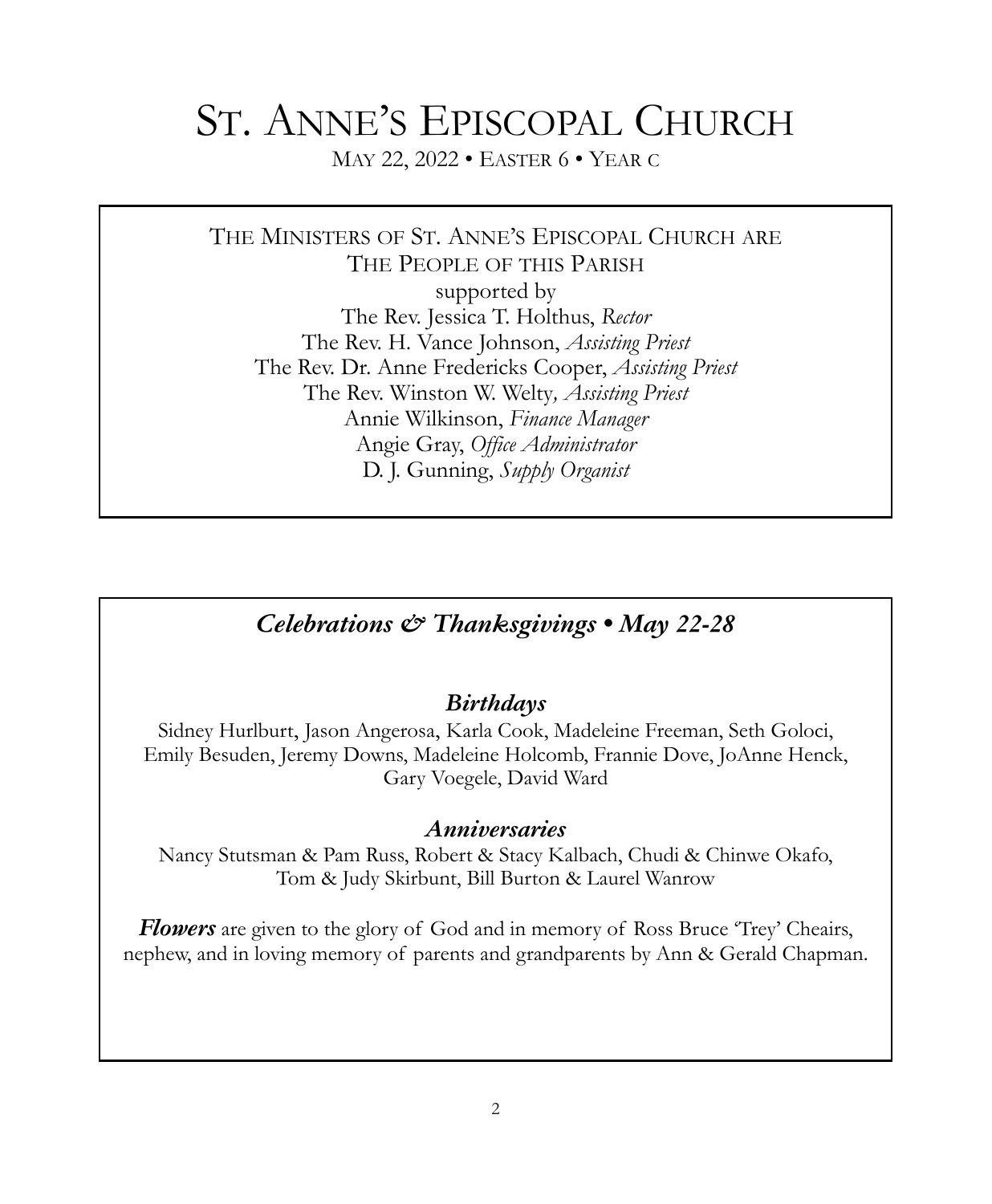# THE ORDER OF WORSHIP

THE WELCOME

THE OPENING ACCLAMATION *People responses are in bold.*

> Alleluia. Christ is risen. **The Lord is risen indeed. Alleluia**

As the morning approaches, Risen Christ, be our light, our life, and our hope. Enlighten our hearts, awaken our minds, and show us the way of resurrection life. **Amen**.

THE GLORIA

**Glory to God in the highest, and peace to God's people on earth. Lord God, heavenly King, almighty God and Father, we worship you, we give you thanks, we praise you for your glory. Lord Jesus Christ, only Son of the Father, Lord God, Lamb of God, you take away the sin of the world: have mercy on us; you are seated at the right hand of the Father: receive our prayer. For you alone are the Holy One, you alone are the Lord, you alone are the Most High, Jesus Christ, with the Holy Spirit, in the glory of God the Father. Amen.** 

THE COLLECT OF THE DAY

The Lord be with you. **And also with you.** Let us pray.

O God, you have prepared for those who love you such good things as surpass our understanding: Pour into our hearts such love towards you, that we, loving you in all things and above all things, may obtain your promises, which exceed all that we can desire; through Jesus Christ our Lord, who lives and reigns with you and the Holy Spirit, one God, for ever and ever. **Amen**.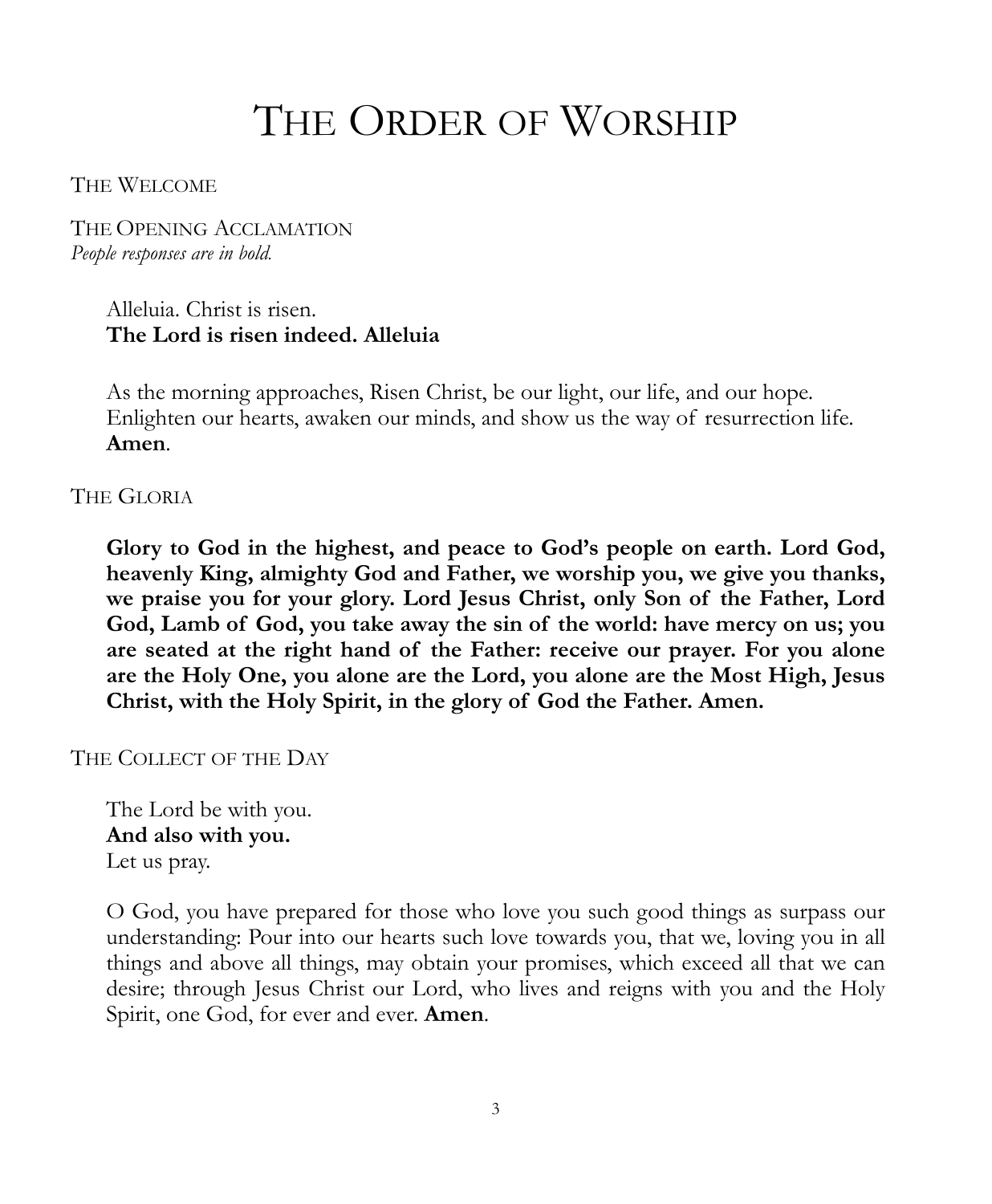# THE WORD OF GOD

*The people are seated for the readings and the psalm.*

#### THE FIRST READINGACTS 16:9-15

During the night Paul had a vision: there stood a man of Macedonia pleading with him and saying, "Come over to Macedonia and help us." When he had seen the vision, we immediately tried to cross over to Macedonia, being convinced that God had called us to proclaim the good news to them.

We set sail from Troas and took a straight course to Samothrace, the following day to Neapolis, and from there to Philippi, which is a leading city of the district of Macedonia and a Roman colony. We remained in this city for some days. On the sabbath day we went outside the gate by the river, where we supposed there was a place of prayer; and we sat down and spoke to the women who had gathered there. A certain woman named Lydia, a worshiper of God, was listening to us; she was from the city of Thyatira and a dealer in purple cloth. The Lord opened her heart to listen eagerly to what was said by Paul. When she and her household were baptized, she urged us, saying, "If you have judged me to be faithful to the Lord, come and stay at my home." And she prevailed upon us.

The Word of the Lord. **Thanks be to God.**

#### THE PSALM 67

*The psalm is read responsively by whole verse.*

- 1 May God be merciful to us and bless us, \* show us the light of his countenance and come to us.
- 2 **Let your ways be known upon earth, \* your saving health among all nations.**
- 3 Let the peoples praise you, O God; \* let all the peoples praise you.
- 4 **Let the nations be glad and sing for joy, \* for you judge the peoples with equity and guide all the nations upon earth.**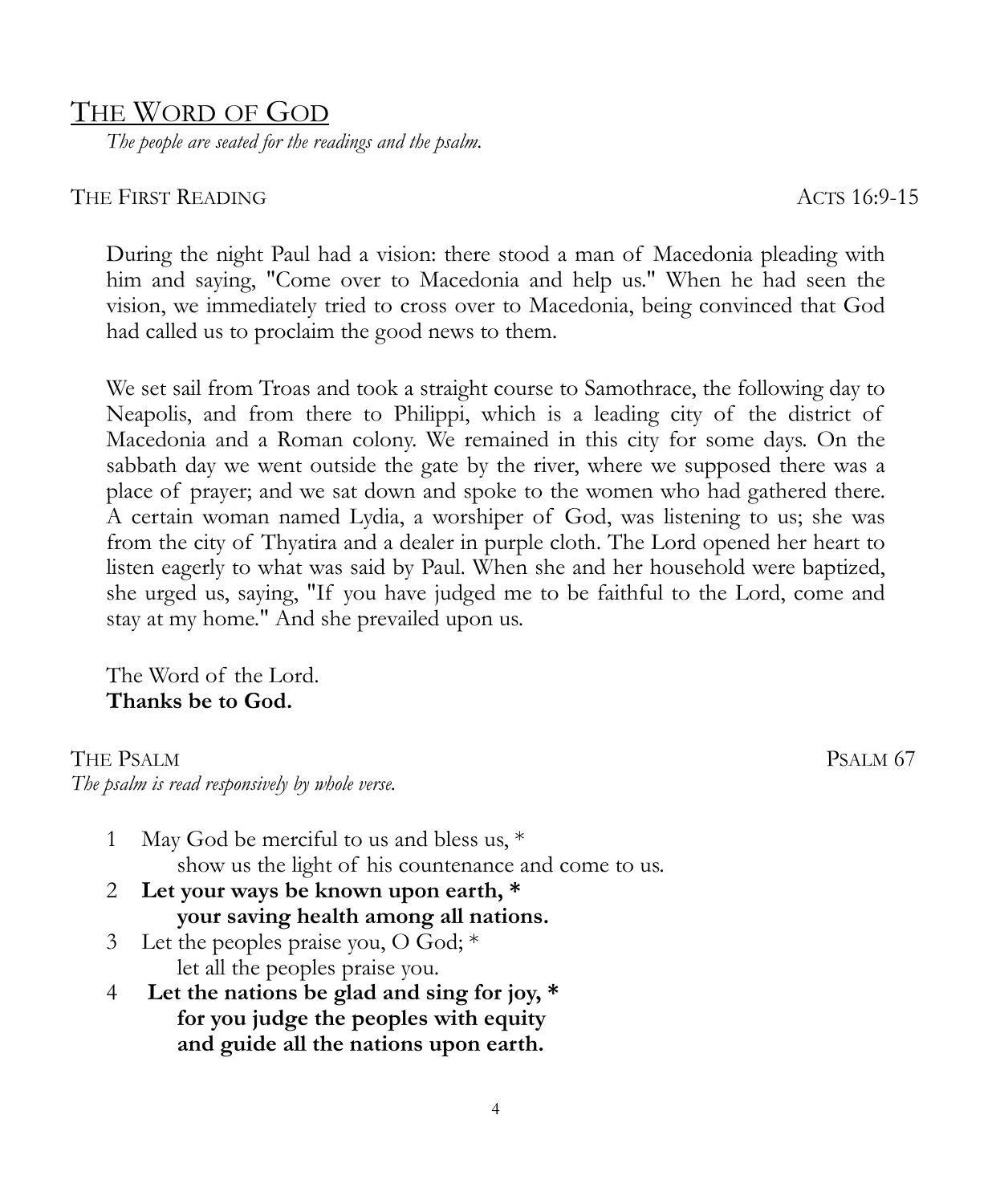- 5 Let the peoples praise you, O God; \* let all the peoples praise you.
- 6 **The earth has brought forth her increase; \* may God, our own God, give us his blessing.**
- 7 May God give us his blessing, \* and may all the ends of the earth stand in awe of him.

#### THE SECOND READING REVELATION 21:10, 22-22:5

In the spirit the angel carried me away to a great, high mountain and showed me the holy city Jerusalem coming down out of heaven from God.

I saw no temple in the city, for its temple is the Lord God the Almighty and the Lamb. And the city has no need of sun or moon to shine on it, for the glory of God is its light, and its lamp is the Lamb. The nations will walk by its light, and the kings of the earth will bring their glory into it. Its gates will never be shut by day-- and there will be no night there. People will bring into it the glory and the honor of the nations. But nothing unclean will enter it, nor anyone who practices abomination or falsehood, but only those who are written in the Lamb's book of life.

Then the angel showed me the river of the water of life, bright as crystal, flowing from the throne of God and of the Lamb through the middle of the street of the city. On either side of the river is the tree of life with its twelve kinds of fruit, producing its fruit each month; and the leaves of the tree are for the healing of the nations. Nothing accursed will be found there any more. But the throne of God and of the Lamb will be in it, and his servants will worship him; they will see his face, and his name will be on their foreheads. And there will be no more night; they need no light of lamp or sun, for the Lord God will be their light, and they will reign forever and ever.

The Word of the Lord. **Thanks be to God.**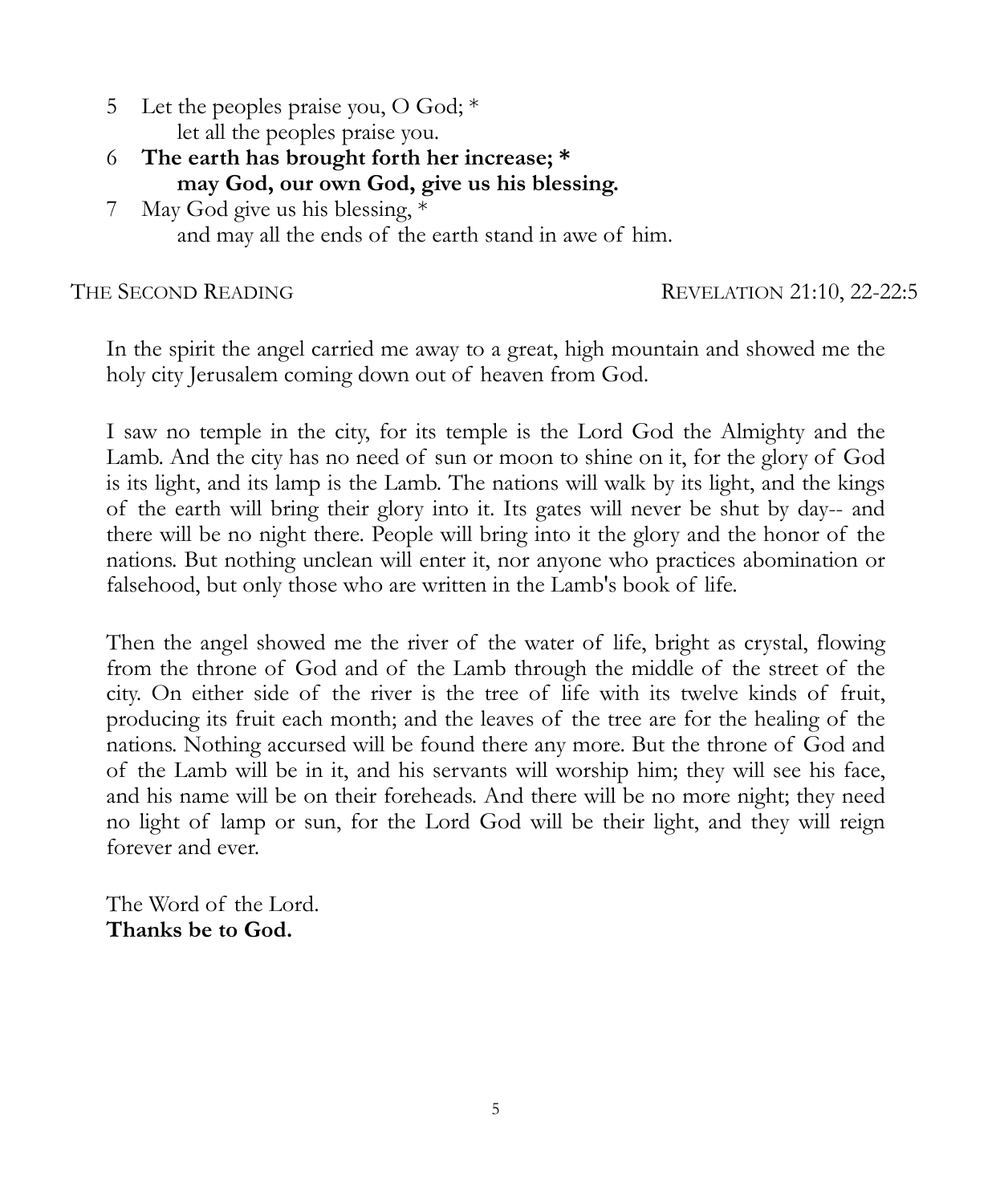THE GOSPEL **JOHN 14:18-29** *The people stand and turn to face the Gospel.*

#### The Holy Gospel of our Lord Jesus Christ according to John. **Glory to you, Lord Christ.**

Jesus said: 'I will not leave you orphaned; I am coming to you. In a little while the world will no longer see me, but you will see me; because I live, you also will live. On that day you will know that I am in my Father, and you in me, and I in you. They who have my commandments and keep them are those who love me; and those who love me will be loved by my Father, and I will love them and reveal myself to them.' Judas (not Iscariot) said to him, 'Lord, how is it that you will reveal yourself to us, and not to the world?' Jesus answered him, 'Those who love me will keep my word, and my Father will love them, and we will come to them and make our home with them. Whoever does not love me does not keep my words; and the word that you hear is not mine, but is from the Father who sent me.

'I have said these things to you while I am still with you. But the Advocate, the Holy Spirit, whom the Father will send in my name, will teach you everything, and remind you of all that I have said to you. Peace I leave with you; my peace I give to you. I do not give to you as the world gives. Do not let your hearts be troubled, and do not let them be afraid. You heard me say to you, "I am going away, and I am coming to you." If you loved me, you would rejoice that I am going to the Father, because the Father is greater than I. And now I have told you this before it occurs, so that when it does occur, you may believe.

The Gospel of the Lord. **Praise to you, Lord Christ.**

THE SERMON THE SERMON *The Sermon is followed by a moment of silence.*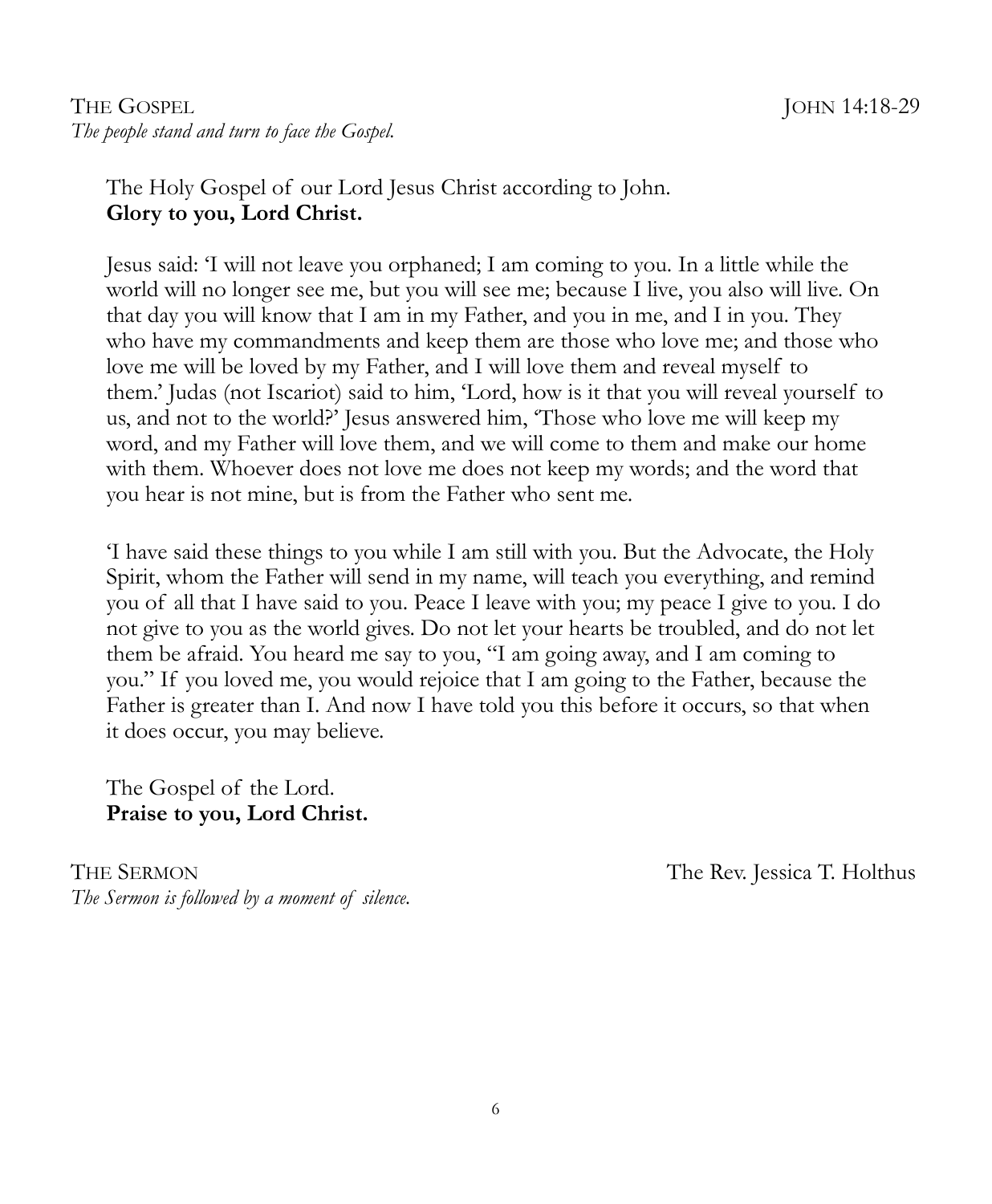THE NICENE CREED *The people stand as they are able.*

> **We believe in one God, the Father, the Almighty, maker of heaven and earth, of all that is, seen and unseen. We believe in one Lord, Jesus Christ, the only Son of God, eternally begotten of the Father, God from God, Light from Light, true God from true God, begotten, not made, of one Being with the Father. Through him all things were made. For us and for our salvation he came down from heaven: by the power of the Holy Spirit he became incarnate from the Virgin Mary, and was made man. For our sake he was crucified under Pontius Pilate; he suffered death and was buried. On the third day he rose again in accordance with the Scriptures; he ascended into heaven and is seated at the right hand of the Father. He will come again in glory to judge the living and the dead, and his kingdom will have no end. We believe in the Holy Spirit, the Lord, the giver of life, who proceeds from the Father and the Son. who with the Father and the Son is worshiped and glorified. who has spoken through the Prophets. We believe in one holy catholic and apostolic Church. We acknowledge one baptism for the forgiveness of sins. We look for the resurrection of the dead, and the life of the world to come. Amen.**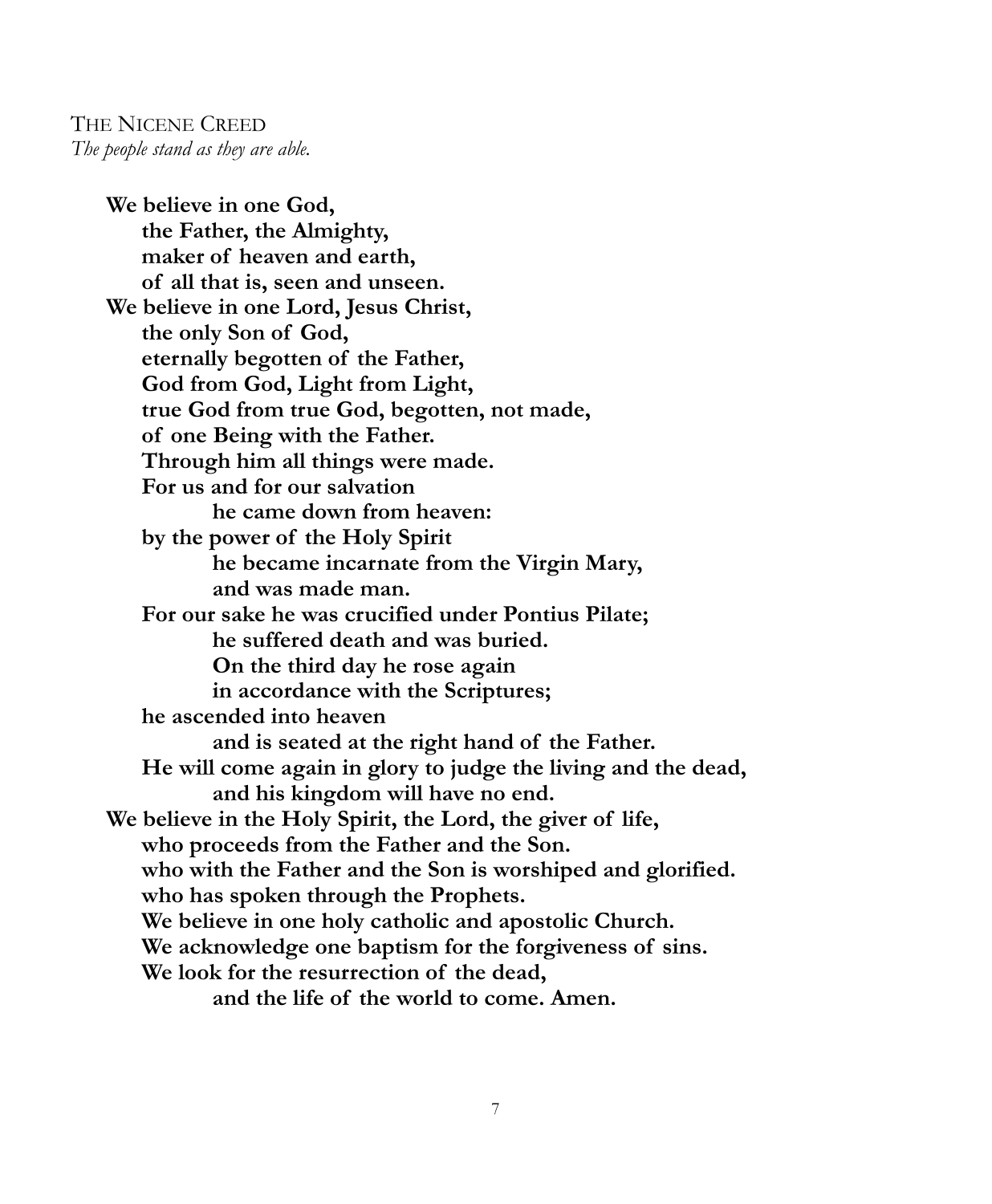Sisters and brothers, do not let your hearts be troubled, and do not let them be afraid. The God of peace has prepared for us such good things as surpass our understanding, so let us rejoice, saying, "Let the peoples praise you, O God; let all the peoples praise you."

By the gifts and power of the Holy Spirit, teach your Church to walk in the ways of Jesus. May the gospel be found in our minds, in our hearts, and on our lips. Let the people praise you, O God;

### **Let all the people praise you.**

Let the nations be glad and sing for joy, for you judge the peoples with equity and guide all the nations upon earth. We look for the day, O God, when all the peoples gather around your throne in praise and worship. Let the people praise you, O God;

## **Let all the people praise you.**

O God from whom all good proceeds: bless the earth to bring forth her increase. Guide all your people to honor you by caring for your creation. Let the people praise you, O God;

### **Let all the people praise you.**

Give to our city, O God, your peace. Shine the light of your love on those places that are plagued by gangs and violence, hatred and sadness. Be merciful and bless us. Let the people praise you, O God;

### **Let all the people praise you.**

Almighty God, let your ways be known upon earth, your saving health among all nations. Give to the sick and suffering a taste of the water of life. We pray especially for Jamie, Bruce & Jean, Gerald, Nancy, Rebecca, Dick, Barry, Mary Ann, Amy, Jen & Ivy, Rich, Kendall, Tim, Marc & Kay, and Father Hipólito. Let the people praise you, O God;

### **Let all the people praise you.**

Grant us, O God, by your great mercy, entrance into your heavenly city where we might worship at your throne, see your face to face, and reign with you forever and ever. Let the people praise you, O God;

### **Let all the people praise you.**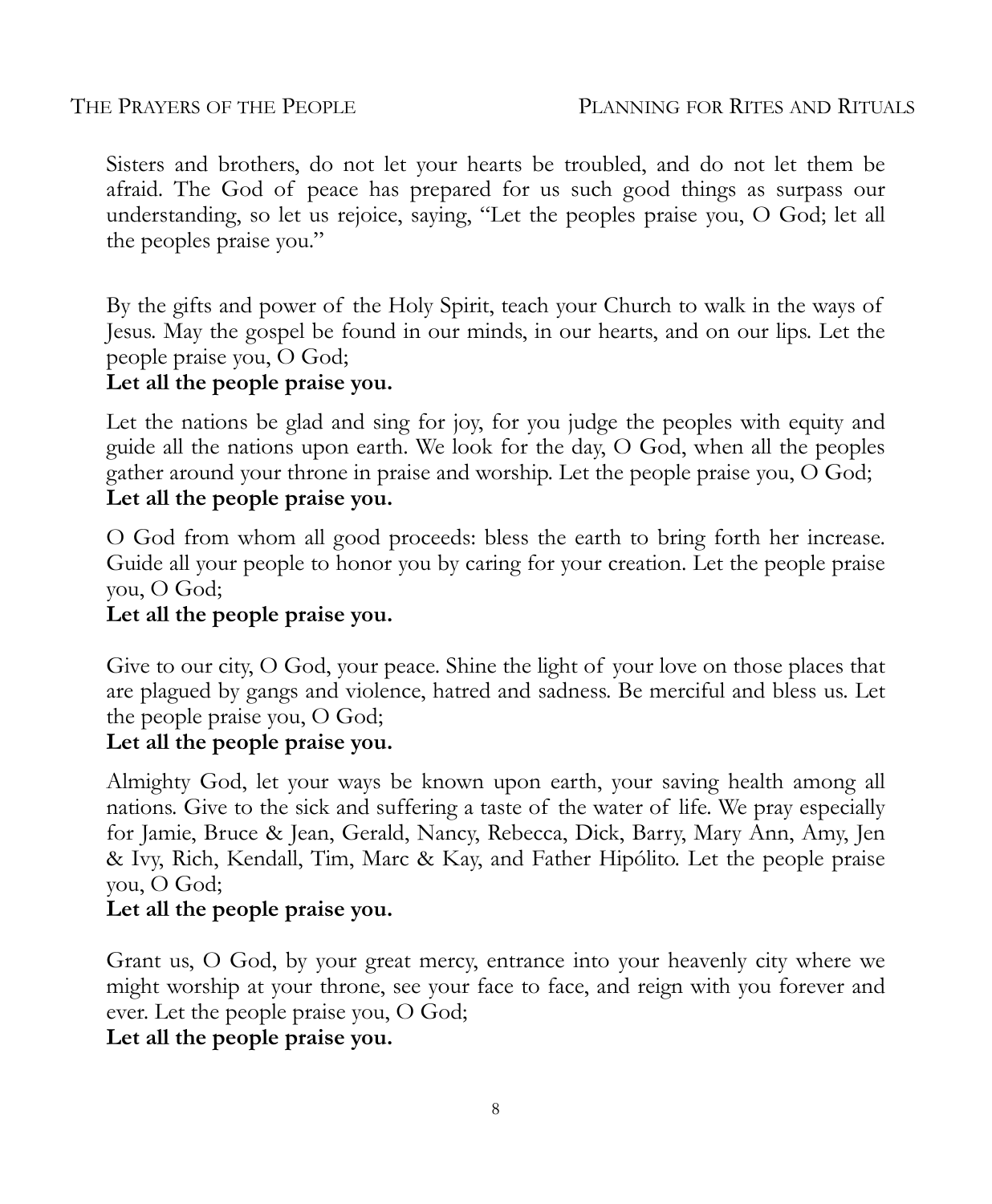THE CONCLUDING COLLECT *The Celebrant prays a concluding collect.*

> Holy God, long ago faithful women and men first proclaimed the good news of the Resurrection and the world was changed forever. May we keep faith with them, that our witness may be bold, our love deep, and our faith true. **Amen**.

THE PEACE *The Celebrant says to the people*

> The peace of the Lord be always with you. **And also with you.**

*All are invited to share an alternative sign of peace - either holding up the peace sign with their fingers or simply waving to their fellow worshipers from a distance, texting a loved one or hugging a furry friend.*

**ANNOUNCEMENTS** 

THE OFFERTORY

Walk in love, as Christ loved us and gave himself for us, an offering and a sacrifice to God.

*We invite you to give generously to support the mission and ministry of St. Anne's. You can scan the QR code, text-to-give at 703-997-4436, or go the our website at stannes-reston.org.*

THE PRESENTATION *As the offering is brought forward the following is said:*



## **With gladness we present the gifts of our life and labor to the Lord**

*At this celebration of the Lord's Supper, all are welcome at the table. Bread and wine are blessed and broken and shared in remembrance of Christ Jesus our Lord. At present, all communicants will receive in one kind: the bread. All wafers are gluten-free.*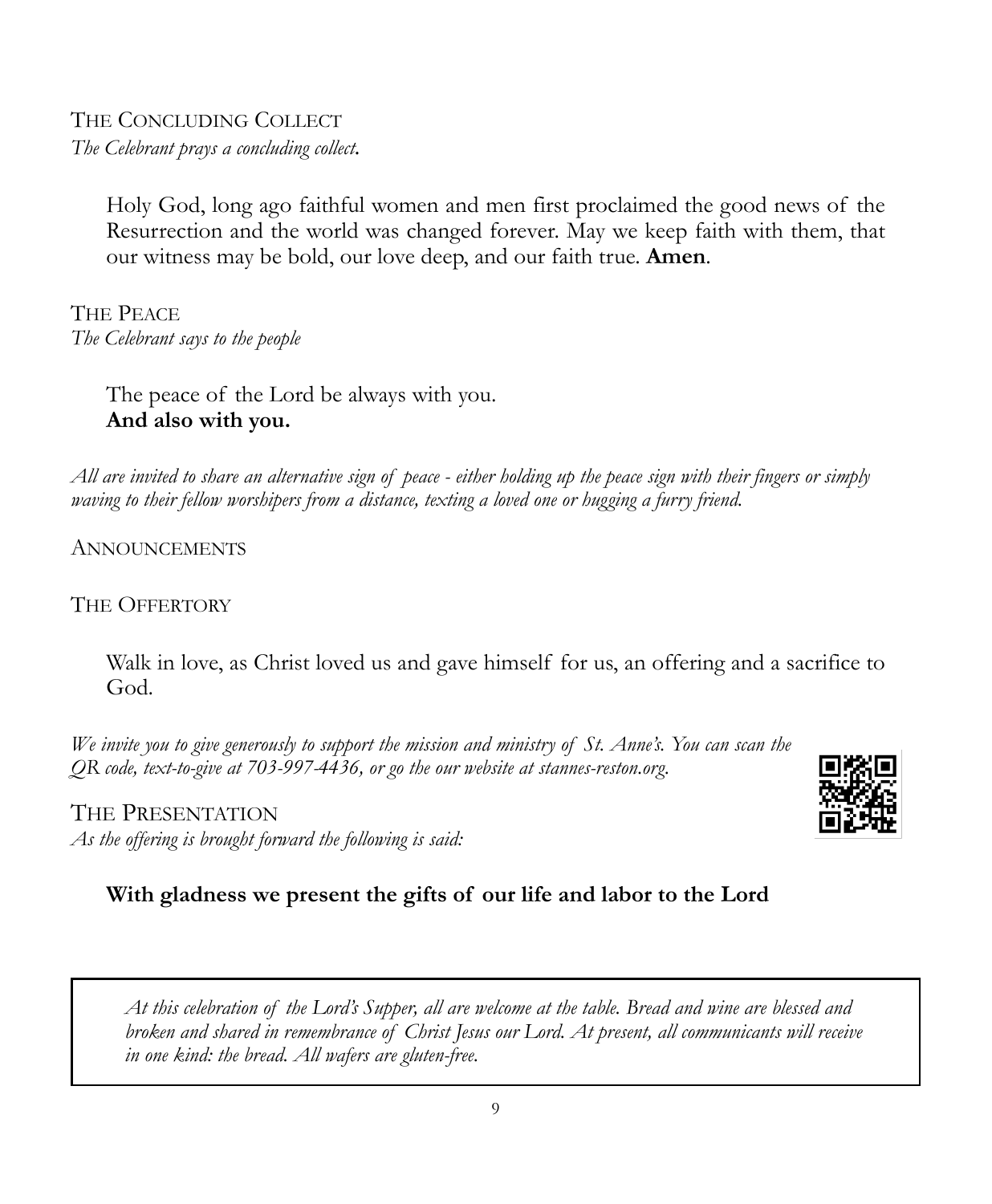# THE HOLY COMMUNION

#### THE GREAT THANKSGIVING **PRAYER A**

The Lord be with you. **And also with you.** Lift up your hearts. **We lift them to the Lord.** Let us give thanks to the Lord our God. **It is right to give him thanks and praise.**

It is right, and a good and joyful thing, always and everywhere to give thanks to you, Father Almighty, Creator of heaven and earth.

#### *The Celebrant says a Proper Preface, and then continues*

Therefore we praise you, joining our voices with Angels and Archangels and with all the company of heaven, who for ever sing this hymn to proclaim the glory of your Name:

#### **Holy, holy, holy Lord, God of power and might, heaven and earth are full of your glory. Hosanna in the highest. Blessed is he who comes in the name of the Lord. Hosanna in the highest.**

Holy and gracious Father: In your infinite love you made us for yourself; and, when we had fallen into sin and become subject to evil and death, you, in your mercy, sent Jesus Christ, your only and eternal Son, to share our human nature, to live and die as one of us, to reconcile us to you, the God and Father of all.

He stretched out his arms upon the cross, and offered himself in obedience to your will, a perfect sacrifice for the whole world.

On the night he was handed over to suffering and death, our Lord Jesus Christ took bread; and when he had given thanks to you, he broke it, and gave it to his disciples, and said, "Take, eat: This is my Body, which is given for you. Do this for the remembrance of me."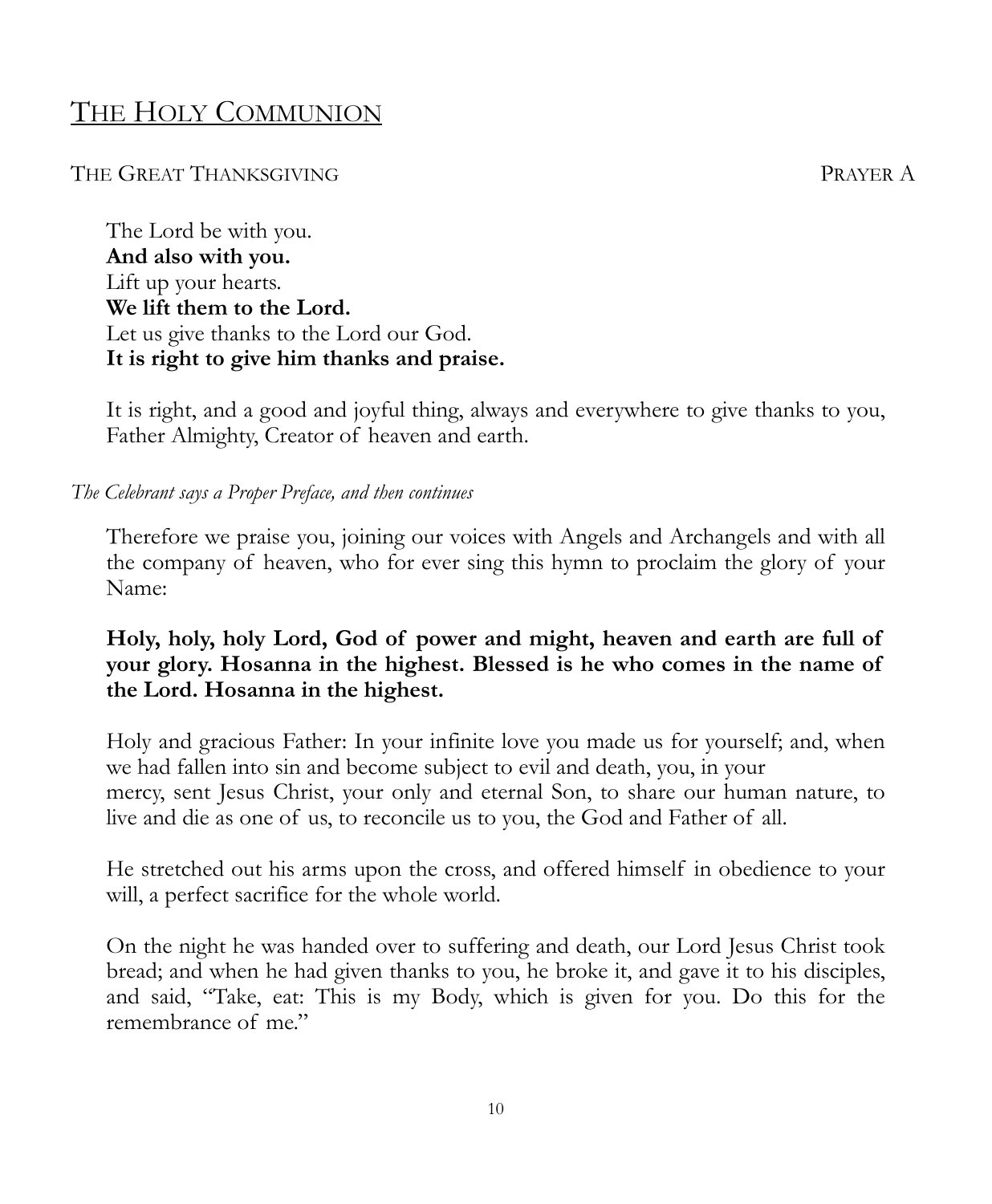After supper he took the cup of wine; and when he had given thanks, he gave it to them, and said, "Drink this, all of you: This is my Blood of the new Covenant, which is shed for you and for many for the forgiveness of sins. Whenever you drink it, do this for the remembrance of me."

Therefore we proclaim the mystery of faith:

#### **Christ has died. Christ is risen. Christ will come again.**

We celebrate the memorial of our redemption, O Father, in this sacrifice of praise and thanksgiving. Recalling his death, resurrection, and ascension, we offer you these gifts.

Sanctify them by your Holy Spirit to be for your people the Body and Blood of your Son, the holy food and drink of new and unending life in him.

#### **Sanctify us also that we may faithfully receive this holy Sacrament, and serve you in unity, constancy, and peace; and at the last day bring us with all your saints into the joy of your eternal kingdom.**

All this we ask through your Son Jesus Christ. By him, and with him, and in him, in the unity of the Holy Spirit all honor and glory is yours, Almighty Father, now and for ever. **Amen**.

THE LORD'S PRAYER

As our Savior Christ has taught us, we now pray,

**Our Father, who art in heaven, hallowed be thy Name, thy kingdom come, thy will be done, on earth as it is in heaven. Give us this day our daily bread. And forgive us our trespasses, as we forgive those who trespass against us. And lead us not into temptation, but deliver us from evil. For thine is the kingdom, and the power, and the glory, for ever and ever. Amen.** 

THE FRACTION

Alleluia. Christ our Passover is sacrificed for us; **Therefore let us keep the feast. Alleluia**